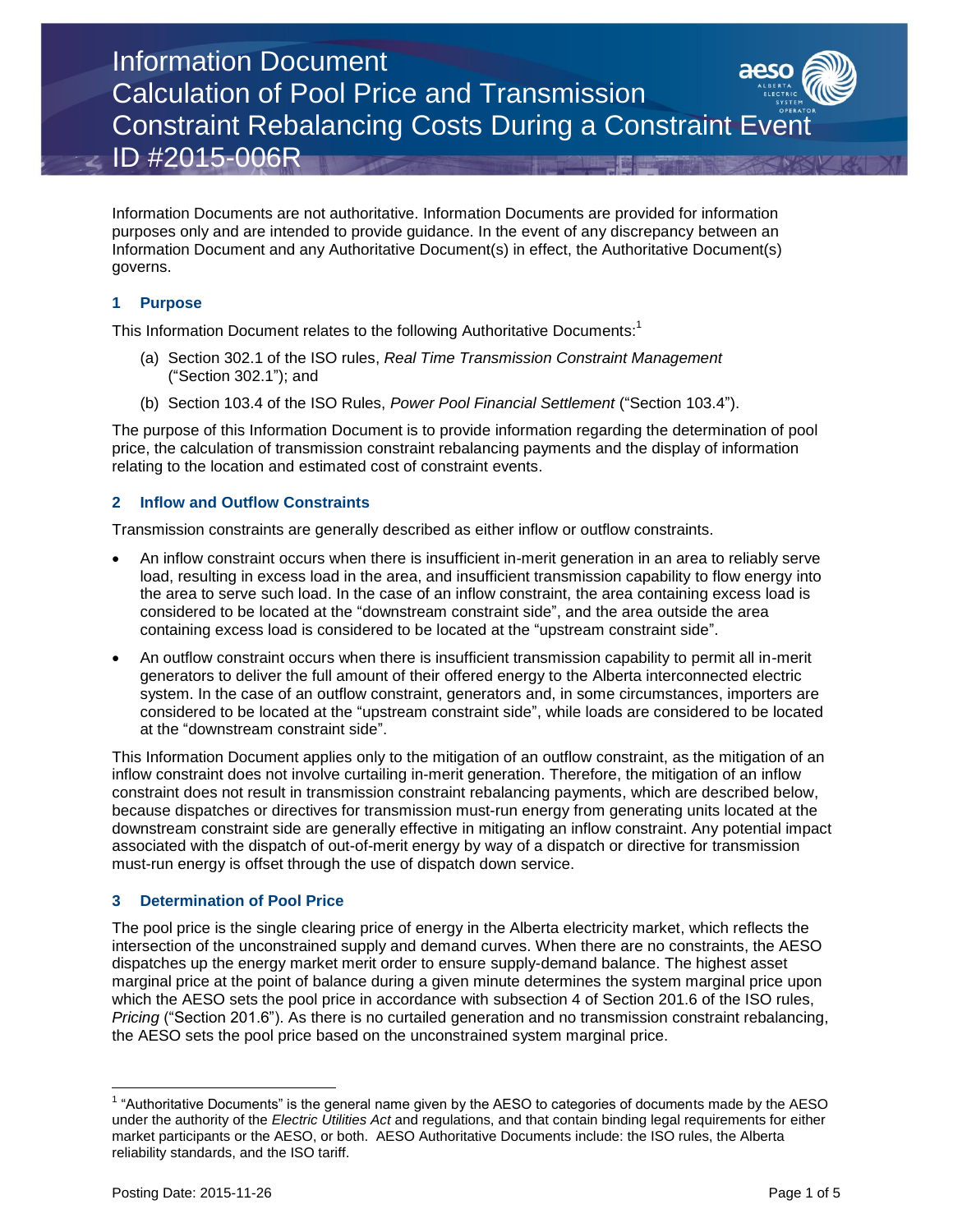## Information Document Calculation of Pool Price and Transmission Constraint Rebalancing Costs During a Constraint Event ID #2015-006R

In order to ensure supply-demand balance is maintained during an outflow constraint event in which inmerit energy is curtailed to mitigate a constraint, the AESO dispatches up the constrained energy market merit order, with constrained units removed, in accordance with subsection 2 of Section 203.2 of the ISO rules, *Issuing Dispatches for Energy*. The AESO IT system identifies the constrained system marginal price, which is the highest asset marginal price at the point where there is supply-demand balance in a one minute period. The AESO IT system then determines the following information in order to calculate a transmission constraint rebalancing volume for each minute during the constraint event:

- The volume of in-merit energy which has been constrained down;
- For the first hour in which there is a constraint event, the volume of the import interchange transactions that have been reduced due to an intra-Alberta constraint. During subsequent hours, a new schedule is implemented to reflect reduced available transfer capability and the constrained down import volume is considered to be zero; and
- The amount of transmission must-run energy dispatched when the system marginal price is less than or equal to the reference price. $^2$

The transmission constraint rebalancing volume is then applied to an energy market merit order containing all supply resources, regardless of constraint conditions. The AESO IT system starts at the point in the unconstrained merit order where there is supply-demand balance, and moves down the unconstrained merit order by a volume equal to the transmission constraint rebalancing volume calculated above. By doing so, the AESO IT system determines what the system marginal price would have been if the constraint event(s) had not occurred. These are the unconstrained system marginal price values upon which pool price is set in accordance with subsection 4 of Section 201.6.

Note that transmission must-run energy dispatched in accordance with subsection 2(2)(b) of Section 302.1 may offset some or all of the volume of in-merit energy which has been constrained down, decreasing the transmission constraint rebalancing volume. The AESO dispatches other generating units off by an amount equal to the transmission must-run dispatch volume in order to balance supply and demand. 3 Therefore, where transmission must-run is dispatched instead of transmission constraint rebalancing, pool price is determined based on the unconstrained system marginal price values.

#### **4 Calculation of Transmission Constraint Rebalancing Payments**

When the AESO dispatches up the energy market merit order in order to replace in-merit generation that has been curtailed due to a constraint, those generators with offers located above the unconstrained price are eligible to receive a transmission constraint rebalancing payment determined in accordance with Section 103.4. The AESO IT system determines the energy production volume of each block of energy priced between the constrained system marginal price and the unconstrained system marginal price and multiplies that volume by the difference between the unconstrained pool price and the offer price associated with the MW level of energy provided by that eligible offer block in order to determine the amount of the transmission constraint rebalancing payment.

#### **5 Display of Real Time Information Relating to the Location and Estimated Cost of Constraint Events**

Information regarding the location and estimated cost of constraint events is displayed on the AESO website once hourly pool price has been posted. Regions are as indicated by color in the map included in Appendix 1.

The following information will be displayed on the AESO website:

(a) the estimated cost of constraints;

l

 $\frac{2}{3}$  The reference price is calculated in accordance with subsection 5 of Section 201.6.

 $3$  Note that dispatch down service is not dispatched when the volume of in-merit energy that has been constrained down is equal to or greater than the volume of dispatched transmission must-run energy.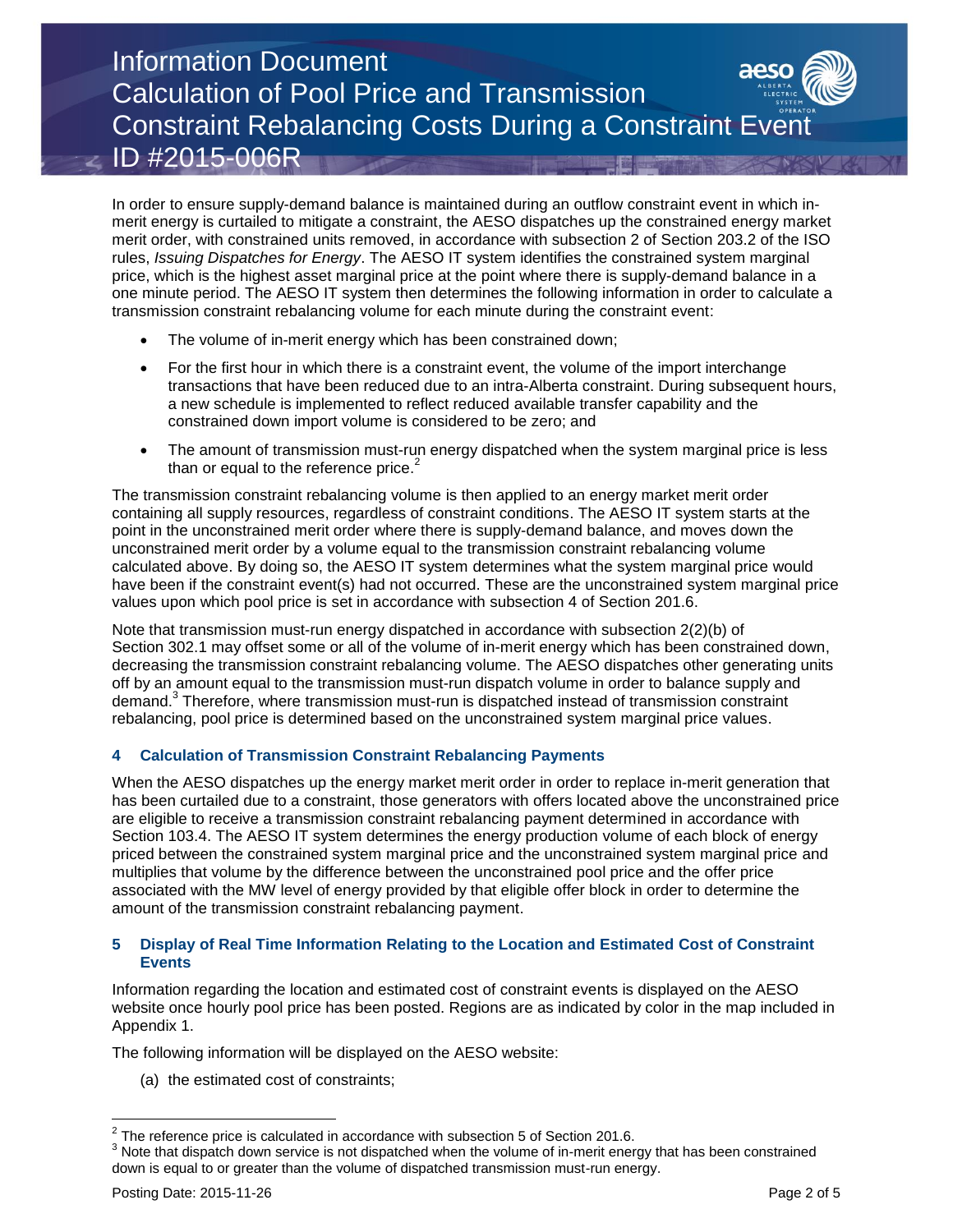

- (b) the estimated TCR charge; and
- (c) the location of constraints

(collectively referred to as the "real time information") .

The real time information will be displayed on the AESO website on the AESO website [Trading Page](http://ets.aeso.ca/) in the form of an *Estimated Cost of Constraint Report*. See the example in Appendix 2. Historical information will be available via a historical report query.

#### **6 Appendices**

Appendix 1 – Map Indicating Geographic Areas

Appendix 2 – Example Estimated Cost of Constraint Report

#### **Revision History**

| Posting Date | Description of Changes                                         |
|--------------|----------------------------------------------------------------|
| 2015-11-26   | Addition of information in sections 2, 3 and 4 and Appendices. |
| 2015-11-04   | Initial Release.                                               |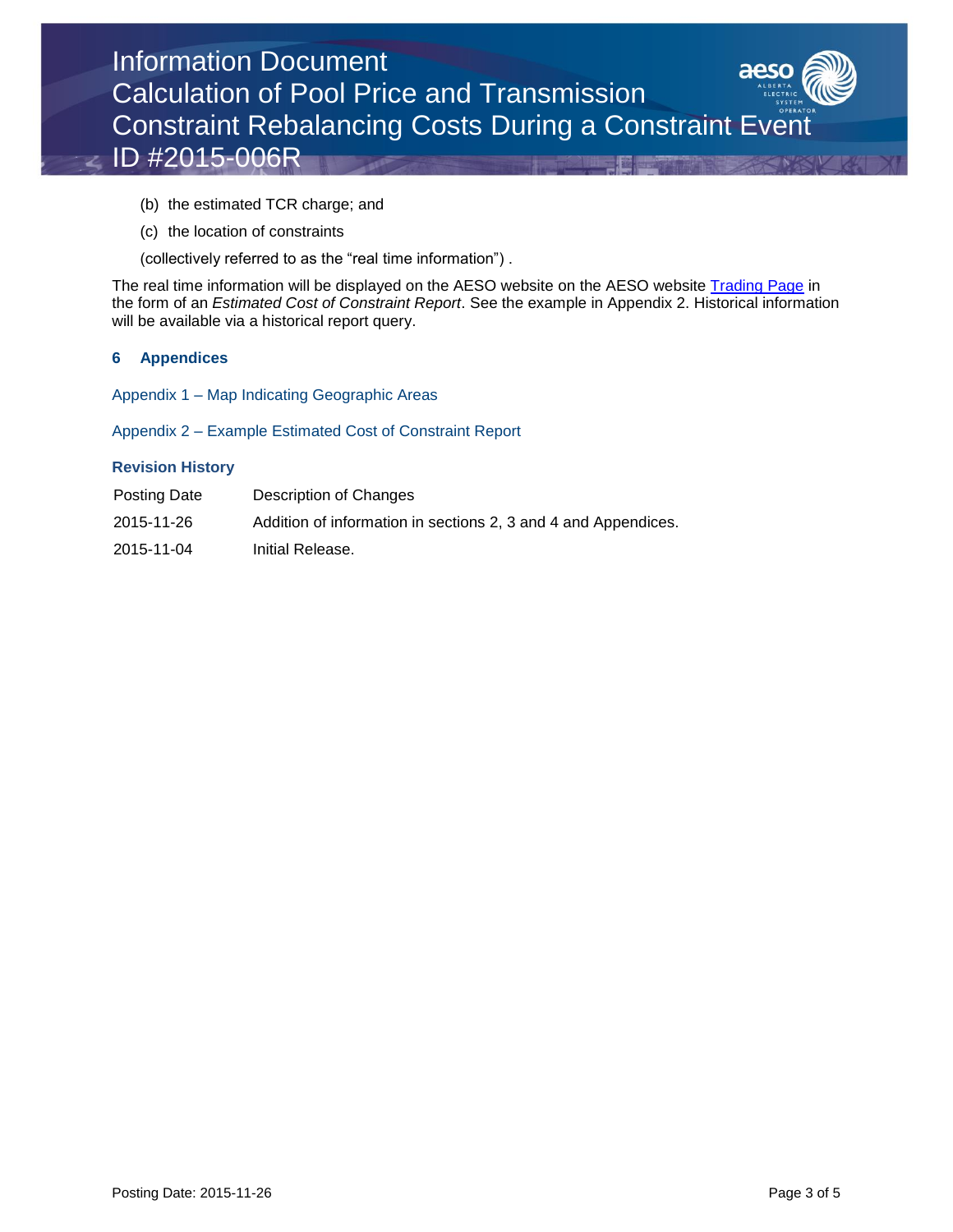Information Document aeso Calculation of Pool Price and Transmission Constraint Rebalancing Costs During a Constraint Event ID #2015-006R

#### **Appendix 1 – Map Indicating Geographic Regions**



# **AESO** transmission planning areas

#### **O NUMERICAL**

4 Medicine Hat<br>6 Calgary 13 Lloydminster<br>17 Rambow Lake 18 High Level  $\frac{18}{19}$ Peace River 20 Grande Prairie  $\overline{21}$ **High Prairie**  $rac{22}{23}$ Grande Cache<br>Valleyview 24 Fox Creek<br>25 Fort McMurray  $\frac{26}{27}$ Swan Hills<br>Athabasca/Lac La Biche 28 Cold Lake  $\frac{29}{30}$ Hinton/Edson **Drayton Valley** 31 Wetaskiwin 32 Wainwright<br>33 Fort Saskatchewan<br>34 Abraham Lake 35 Red Deer<br>Alliance/Battle River 36  $\frac{37}{38}$ Provost<br>Caroline 39 Didsbury 40 Wabam Wabamun 42 Hanna<br>43 Sheeness<br>44 Seebe<br>45 Strathmore/Blackie<br>46 High River<br>47 Brooks **High River**<br>Brooks  $\frac{46}{47}$ 48 Empress Stavely<br>Vauxhall<br>Fort Macleod  $rac{49}{52}$  $rac{53}{54}$ Lethbridge<br>Glemwood  $55$  $rac{56}{57}$ Vegreville<br>Airdrie

60 Edmonton **O ALPHABETICAL** 34 Abraham Lake Aliance/Battle River  $\frac{36}{27}$ 47<br>38 **Brooks** Calgary<br>Caroline  $\overline{28}$ Cold Lake Didsbury<br>Drayton Valley 39<br>30 Edmonton<br>Empress<br>Fort Macleod 60<br>48 3823 Fort McMurray  $\frac{24}{55}$ **Fax Creek**<br>Glemwood 22 Grande Cache Grande Prairie 20<br>42<br>48<br>46 Hanna<br>High Prairie **High Level**<br>**High River** Hinton/Edson<br>Lethbridge 29<br>54  $13$ Lloydminster **Medicine Hat**  $rac{4}{19}$ <br> $rac{19}{37}$ <br> $rac{7}{17}$ <br> $rac{4}{35}$ **Peace River** Provost Rainbow Lake **Red Deer** 44 Seebe 495835 Stavely Strathmore/Blackie Strammore<br>Swan Hills<br>Valleyview<br>Vauxhall  $56$ Vegreville Wabamun<br>Wainwright  $rac{40}{32}$  $31$ Wetaskiwin